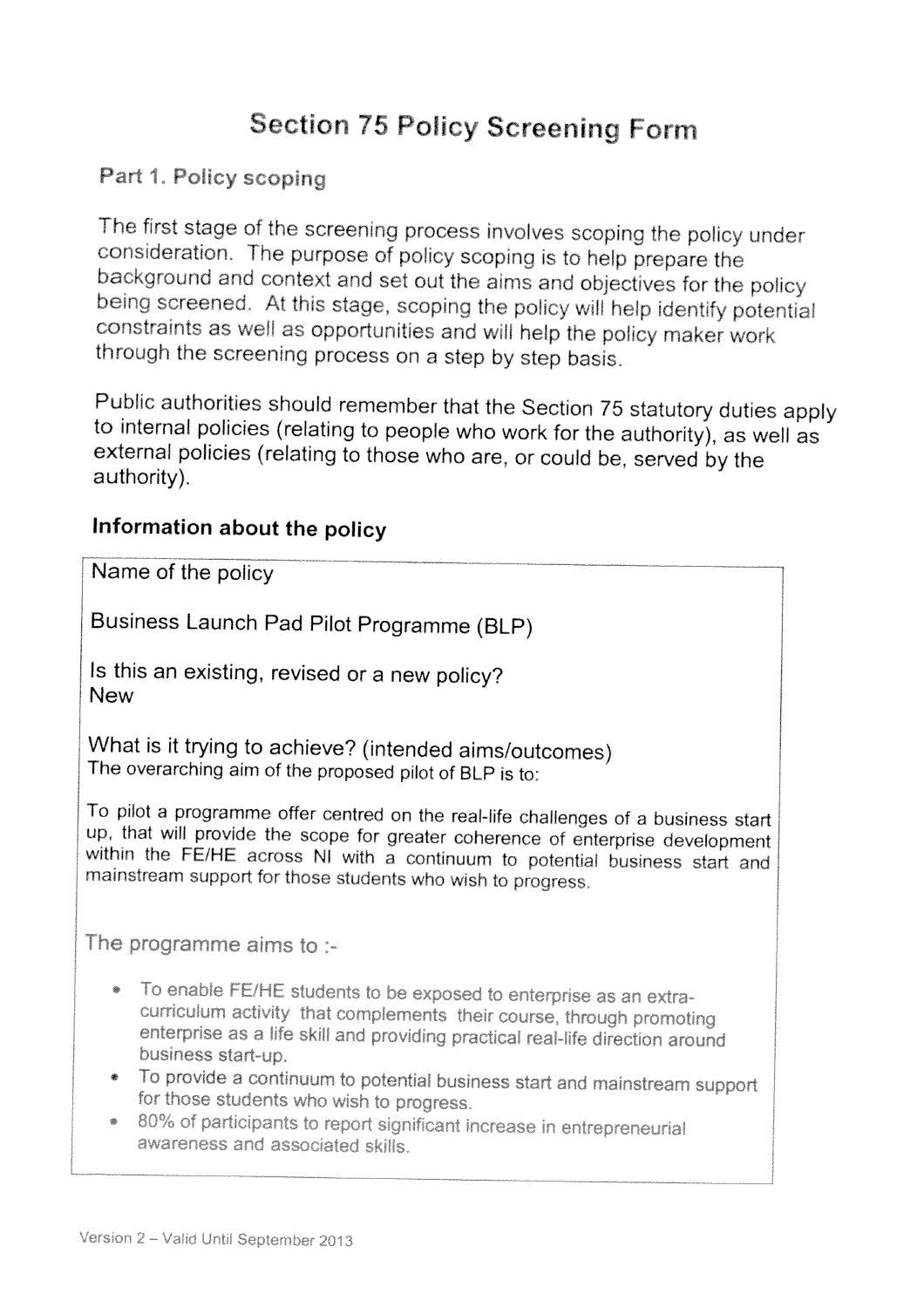A desirable impact of the pilot is that 4 of the business ideas/teams completing the business planning stage, progress onto mainstream business start-up support and that 2 of the teams involved in venture vetting to be successful in securing VC funds.

This dovetails with the fact that the NI Executive Economic Strategy and Invest NI Corporate plan both reference the need to increase entrepreneurial activity, skills development and new business start-ups in order to rebalance the NI economy and to create employment and wealth.

Are there any Section 75 categories which might be expected to benefit from the intended policy? If so, explain how.

No particular Section 75 categories.

Who initiated or wrote the policy? **Invest NI Regional Business Group** 

Who owns and who implements the policy?

**Invest NI Regional Business Group** 

#### **Implementation factors**

Are there any factors which could contribute to/detract from the intended aim/outcome of the policy/decision?

#### This is a Pilot Programme and these factors will be considered during evaluation at the programmes end in Dec 201.

If yes, are they



financial

legislative

other, please specify and the control of the control of the control of the control of the control of the control of the control of the control of the control of the control of the control of the control of the control of t

#### Main stakeholders affected

Who are the internal and external stakeholders (actual or potential) that the policy will impact upon?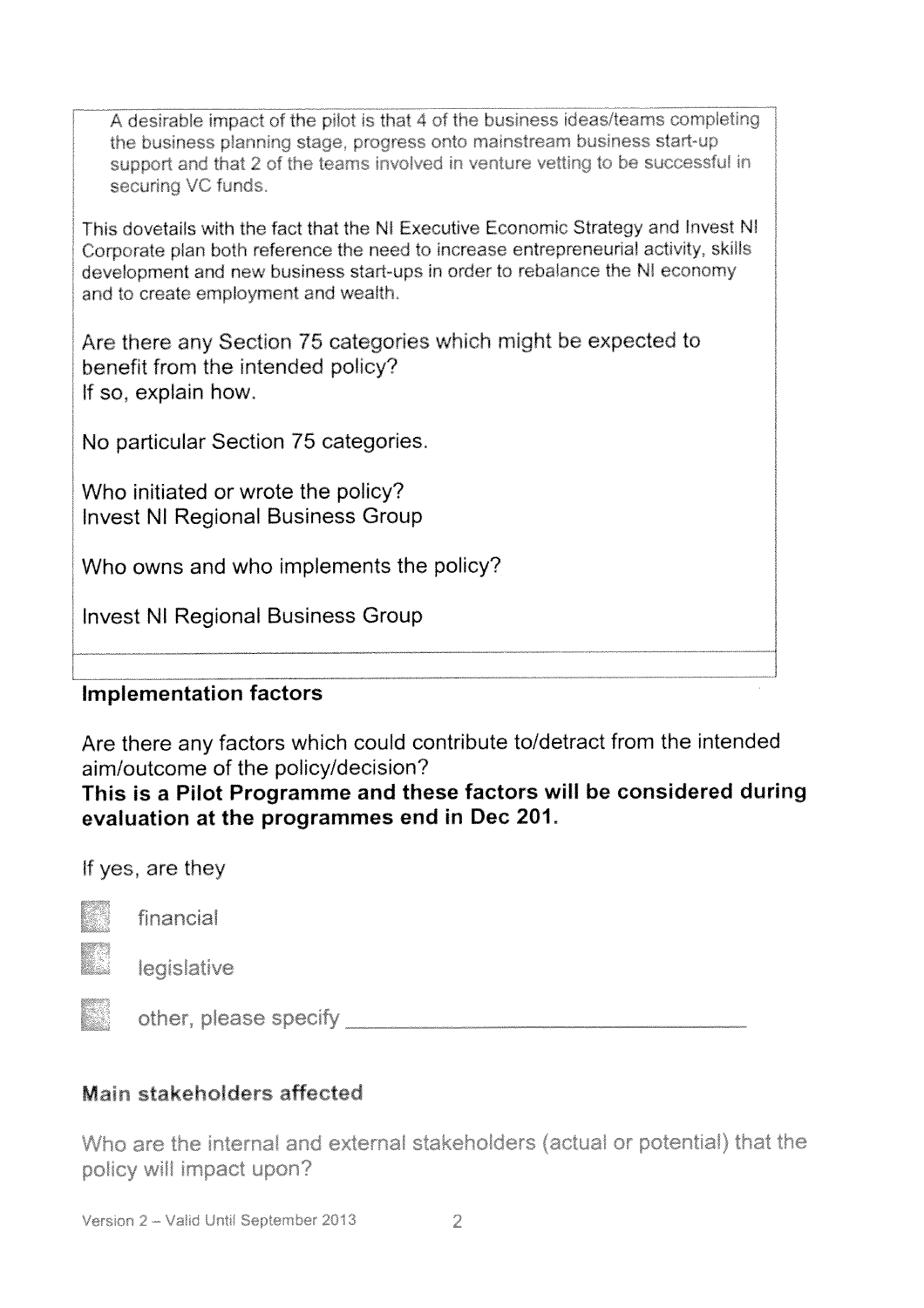

staff



service users



other public sector organisations

voluntary/community/trade unions

other, please specify

### Other policies with <sup>a</sup> bearing on this policy

- what are they?
- The Programme for Government 'Building a Better Future' Priorities and Budget 2011-2015)
- NI Executive Economic Strategy Priorities for sustainable growth and prosperity, March 2012
- Invest NI Corporate Plan 2011 —2015
- DEL Success through Skills Transforming Futures The Skills Strategy for Northern Ireland (2011)
- FE College Economic Engagement Strategy (2012)
- A Review of Business—University Collaboration Professor Sir Tim Wilson DL (2012)

• who owns them?

NI Executive. Invest Ni

### Available evidence

Evidence to help inform the screening process may take many forms. Public authorities should ensure that their screening. decision is informed by relevant data.

What evidence/information (both qualitative and quantitative) have you gathered to inform this policy? Specify details for each of the Section 75 categories.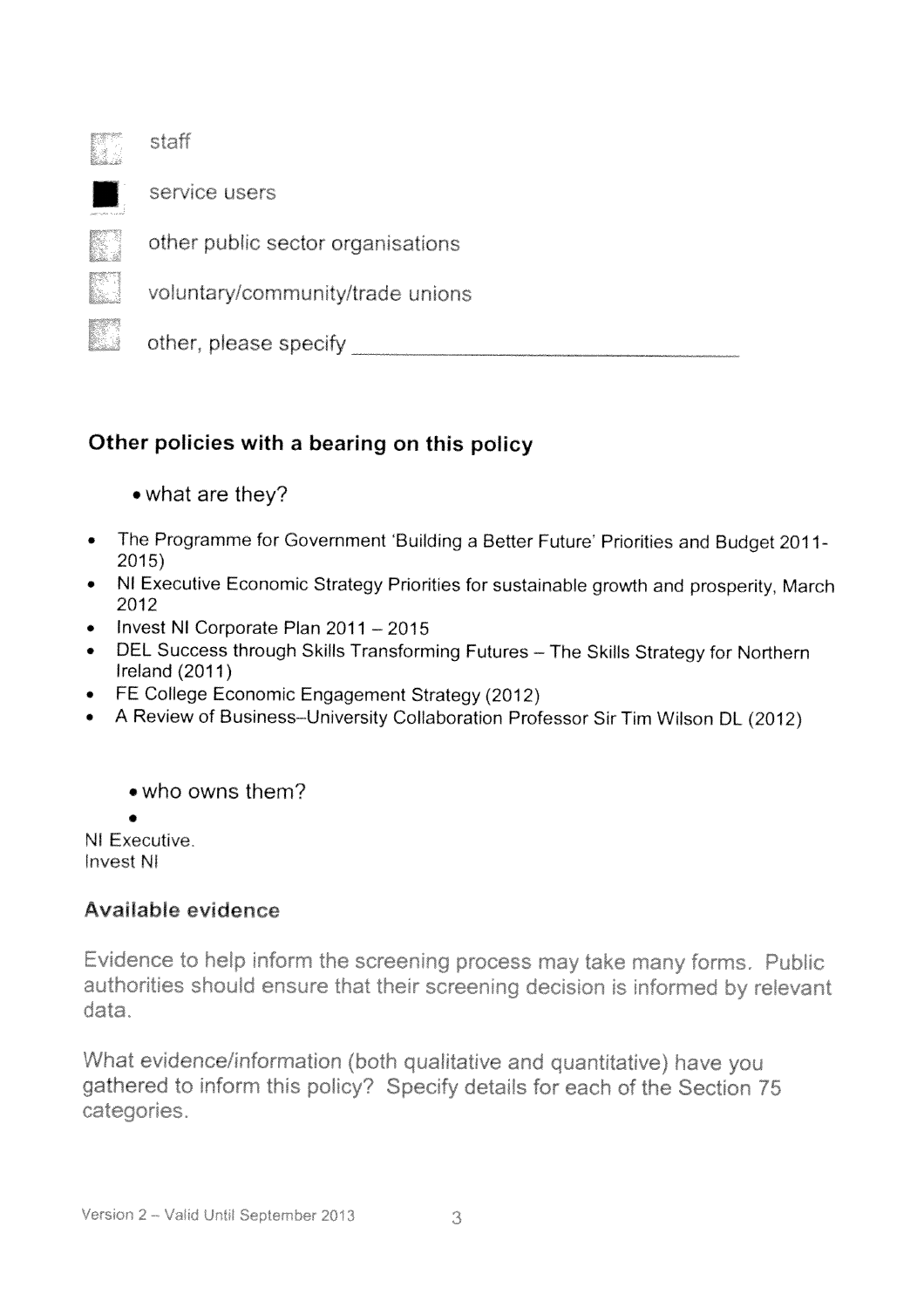| Section 75                 | Details of evidence/information                                                                                                                                                                                                                                                                                                                                                                                                                                                                                                                                                   |
|----------------------------|-----------------------------------------------------------------------------------------------------------------------------------------------------------------------------------------------------------------------------------------------------------------------------------------------------------------------------------------------------------------------------------------------------------------------------------------------------------------------------------------------------------------------------------------------------------------------------------|
| category                   |                                                                                                                                                                                                                                                                                                                                                                                                                                                                                                                                                                                   |
| <b>Religious</b><br>belief | The BLP was developed by the Invest NI Programme Team following<br>consultation with individual FE Colleges, Colleges NI and the two NI<br>As part of the economic appraisal process, KPMG<br>Universities.<br>replicated the same consultation process in order to gain views and<br>insights in relation to the proposed BLP. The aim of this process was to<br>supplement the previous consultations and to understand the need and<br>market failure, the strategic fit, any duplication/ displacement issues and<br>any identifiable risks associated with the proposed BLP. |
| Political<br>opinion       | The BLP was developed by the Invest NI Programme Team following<br>consultation with individual FE Colleges, Colleges NI and the two NI<br>As part of the economic appraisal process, KPMG<br>Universities.<br>replicated the same consultation process in order to gain views and<br>insights in relation to the proposed BLP. The aim of this process was to<br>supplement the previous consultations and to understand the need and<br>market failure, the strategic fit, any duplication/ displacement issues and<br>any identifiable risks associated with the proposed BLP. |
| Racial group               | The BLP was developed by the Invest NI Programme Team following<br>consultation with individual FE Colleges, Colleges NI and the two NI<br>Universities.<br>As part of the economic appraisal process, KPMG<br>replicated the same consultation process in order to gain views and<br>insights in relation to the proposed BLP. The aim of this process was to<br>supplement the previous consultations and to understand the need and<br>market failure, the strategic fit, any duplication/ displacement issues and<br>any identifiable risks associated with the proposed BLP. |
| Age                        | The BLP was developed by the Invest NI Programme Team following<br>consultation with individual FE Colleges, Colleges NI and the two NI<br>Universities.<br>As part of the economic appraisal process, KPMG<br>replicated the same consultation process in order to gain views and<br>insights in relation to the proposed BLP. The aim of this process was to<br>supplement the previous consultations and to understand the need and<br>market failure, the strategic fit, any duplication/ displacement issues and<br>any identifiable risks associated with the proposed BLP. |
| Marital status             | The BLP was developed by the Invest NI Programme Team following<br>consultation with individual FE Colleges, Colleges NI and the two NI<br>Universities.<br>As part of the economic appraisal process, KPMG<br>replicated the same consultation process in order to gain views and<br>insights in relation to the proposed BLP. The aim of this process was to<br>supplement the previous consultations and to understand the need and<br>market failure, the strategic fit, any duplication/ displacement issues and<br>any identifiable risks associated with the proposed BLP. |
| Sexual<br>orientation      | The BLP was developed by the Invest NI Programme Team following<br>consultation with individual FE Colleges, Colleges NI and the two NI<br>Universities.<br>As part of the economic appraisal process, KPMG<br>replicated the same consultation process in order to gain views and<br>insights in relation to the proposed BLP. The aim of this process was to<br>supplement the previous consultations and to understand the need and<br>market failure, the strategic fit, any duplication/ displacement issues and<br>any identifiable risks associated with the proposed BLP. |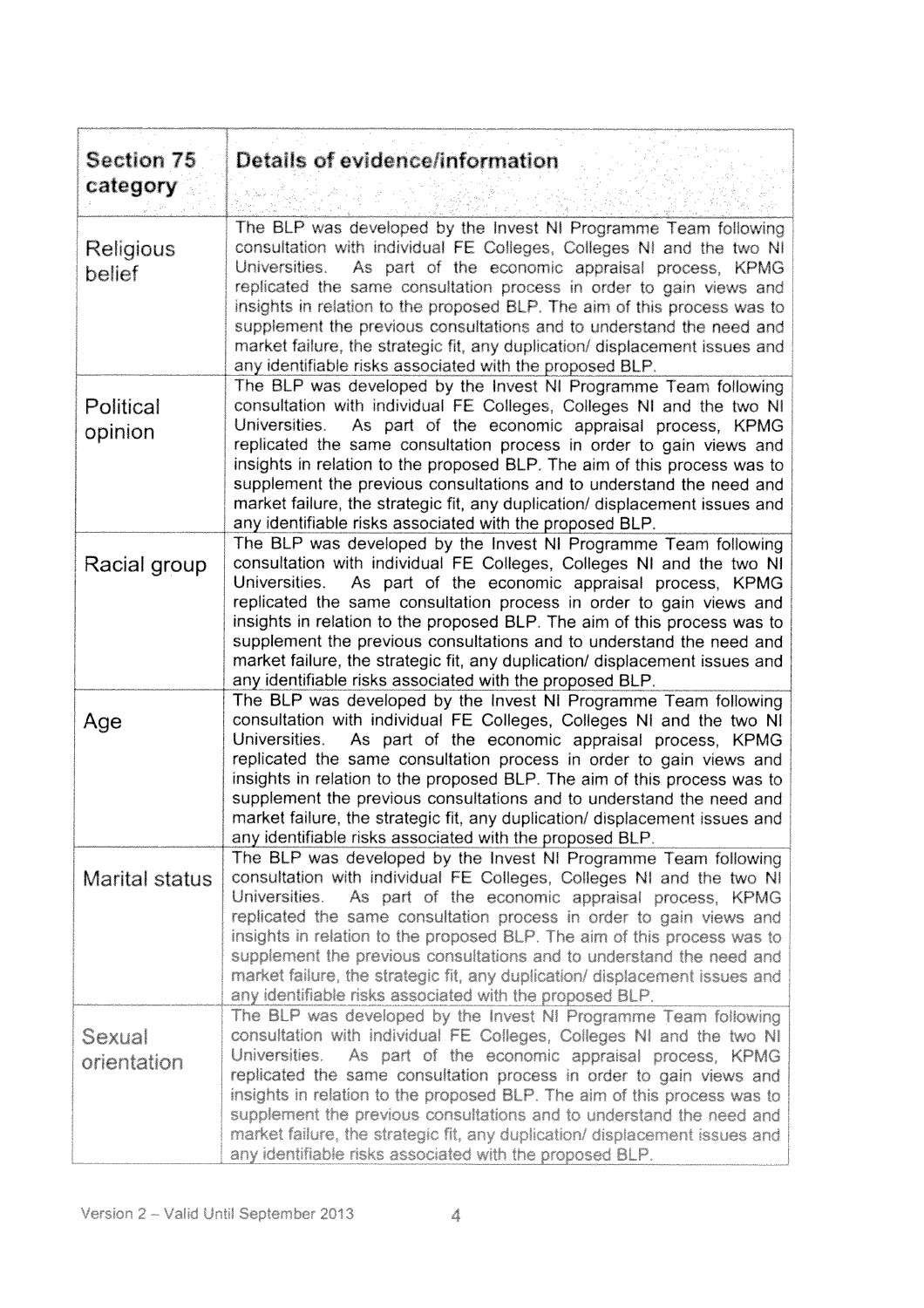| Men and<br>women<br>generally | The BLP was developed by the Invest NI Programme Team following<br>consultation with individual FE Colleges, Colleges NI and the two NI<br>As part of the economic appraisal process, KPMG<br>Universities.<br>replicated the same consultation process in order to gain views and<br>insights in relation to the proposed BLP. The aim of this process was to<br>supplement the previous consultations and to understand the need and<br>market failure, the strategic fit, any duplication/ displacement issues and<br>any identifiable risks associated with the proposed BLP. |
|-------------------------------|-----------------------------------------------------------------------------------------------------------------------------------------------------------------------------------------------------------------------------------------------------------------------------------------------------------------------------------------------------------------------------------------------------------------------------------------------------------------------------------------------------------------------------------------------------------------------------------|
| Disability                    | Delivery may be on campus but must be easily accessible to<br>participating students. Students are not likely to travel between FE<br>Colleges or University campuses to access the programme.                                                                                                                                                                                                                                                                                                                                                                                    |
| Dependants                    | The BLP was developed by the Invest NI Programme Team following<br>consultation with individual FE Colleges, Colleges NI and the two NI<br>Universities. As part of the economic appraisal process, KPMG<br>replicated the same consultation process in order to gain views and<br>insights in relation to the proposed BLP. The aim of this process was to<br>supplement the previous consultations and to understand the need and<br>market failure, the strategic fit, any duplication/ displacement issues and<br>any identifiable risks associated with the proposed BLP.    |

## **Needs, experiences and priorities**

Taking into account the information referred to above, what are the different needs, experiences and priorities of each of the following categories, in relation to the particular policy/decision? Specify details for each of the Section 75 categories

| <b>Section 75</b><br>category | Details of needs/experiences/priorities |
|-------------------------------|-----------------------------------------|
| Religious<br>belief           | No specific needs identified.           |
| Political<br>opinion          | No specific needs identified.           |
| Racial group                  | No specific needs identified.           |
| Age                           | No specific needs identified.           |
| Marital status                | No specific needs identified.           |
| Sexual                        | No specific needs identified.           |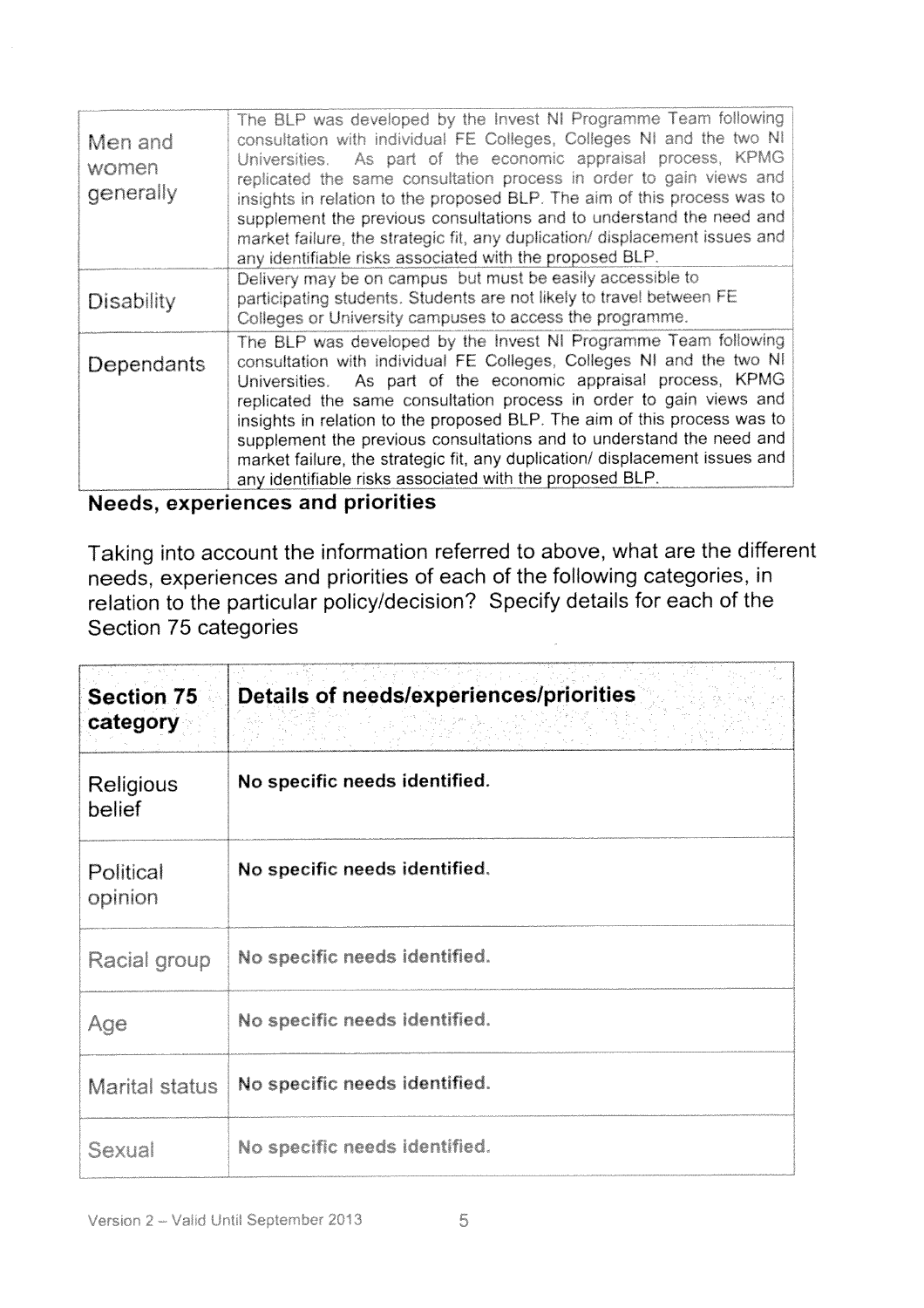| orientation                   |                                                                                                                                                                                                |
|-------------------------------|------------------------------------------------------------------------------------------------------------------------------------------------------------------------------------------------|
| Men and<br>women<br>qenerally | No specific needs identified                                                                                                                                                                   |
| Disability                    | Delivery may be on campus but must be easily accessible to<br>participating students. Students are not likely to travel between FE<br>Colleges or University campuses to access the programme. |
| Dependants                    | No specific needs identified.                                                                                                                                                                  |

#### Part 2. Screening questions

#### Introduction

In making a decision as to whether or not there is a need to carry out an equality impact assessment, the public authority should consider its answers to the questions 1-4 which are given on pages 66-68 of this Guide.

If the public authority's conclusion is **none** in respect of all of the Section 75 equality of opportunity and/or good relations categories, then the public authority may decide to screen the policy out. If a policy is 'screened out' as having no relevance to equality of opportunity or good relations, a public authority should give details of the reasons for the decision taken.

If the public authority's conclusion is **major** in respect of one or more of the Section 75 equality of opportunity and/or good relations categories, then consideration should be given to subjecting the policy to the equality impact assessment procedure.

If the public authority's conclusion is **minor** in respect of one or more of the Section 75 equality categories and/or good relations categories, then consideration should still be given to proceeding with an equality impact assessment, or to:

- measures to mitigate the adverse impact; or
- the introduction of an alternative policy to better promote equality of opportunity and/or good relations.

In favour of a 'major' impact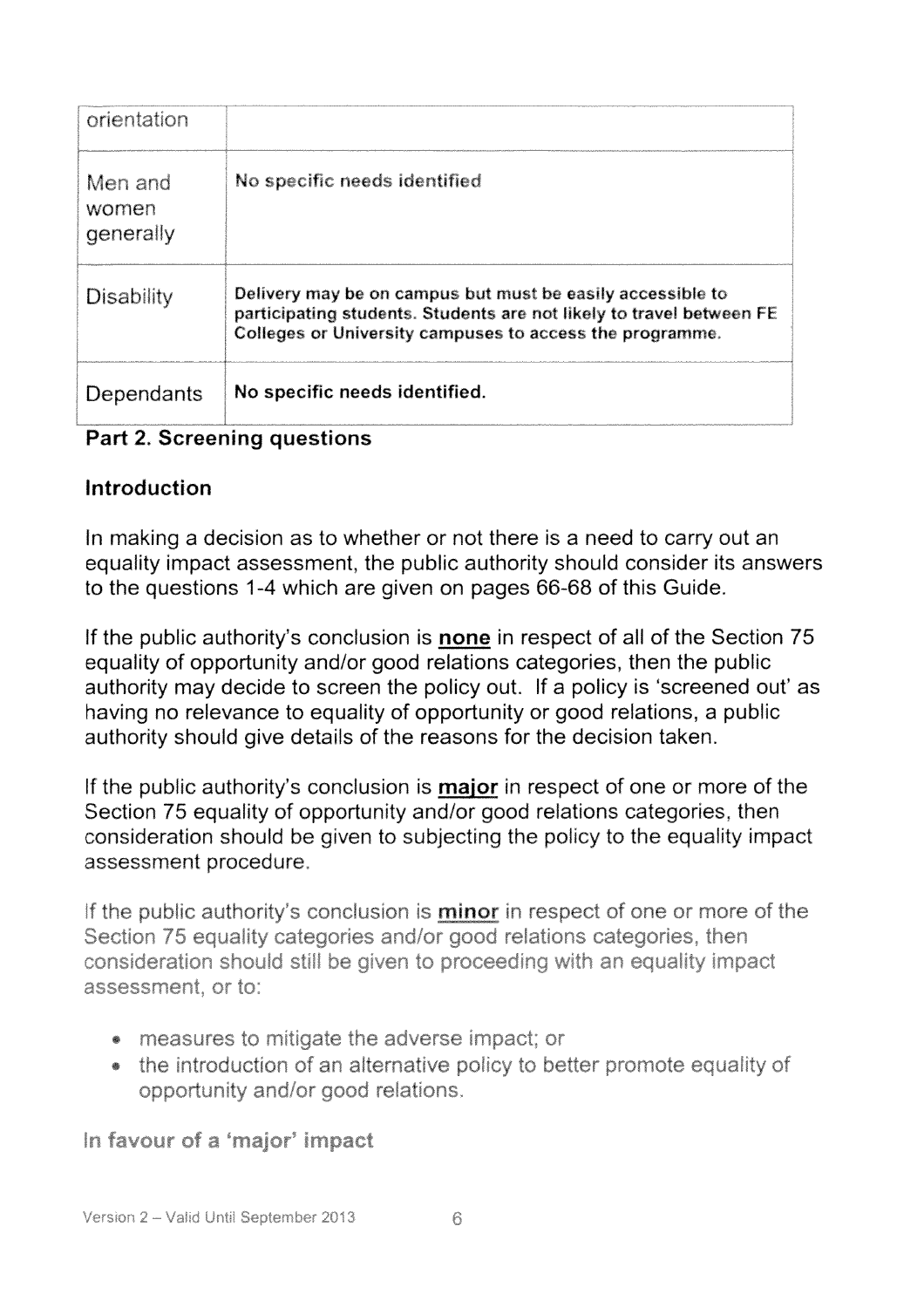- a) The policy is significant in terms of its strategic importance;
- b) Potential equality impacts are unknown, because, for example, there is in sufficient data upon which to make an assessment or because they are complex. and it would be appropriate to conduct an equality impact assessment in order to better assess them;
- c) Potential equality and/or good relations impacts are likely to be adverse or are likely to be experienced disproportionately by groups of people including those who are marginalised or disadvantaged;
- d) Further assessment offers a valuable way to examine the evidence and develop recommendations in respect of a policy about which there are concerns amongst affected individuals and representative groups, for example in respect of multiple identities;
- e) The policy is likely to be challenged by way of judicial review;
- f) The policy is significant in terms of expenditure.

#### In favour of 'minor' impact

- a) The policy is not unlawfully discriminatory and any residual potential impacts on people are judged to be negligible;
- b) The policy, or certain proposals within it, are potentially unlawfully discriminatory, but this possibility can readily and easily be eliminated by making appropriate changes to the policy or by adopting appropriate mitigating measures;
- c) Any asymmetrical equality impacts caused by the policy are intentional because they are specifically designed to promote equality of opportunity for particular groups of disadvantaged people;
- d) By amending the policy there are better opportunities to better promote equality of opportunity and/or good relations

#### In favour of none

- a) The policy has no relevance to equality of opportunity or good relations.
- b) The policy is purely technical in nature and will have no bearing in<br>terms of its likely impact on equality of opportunity or good relations for people within the equality and good relations categories.

Taking into account the evidence presented above, consider and comment on the likely impact on equality of opportunity and good relations for those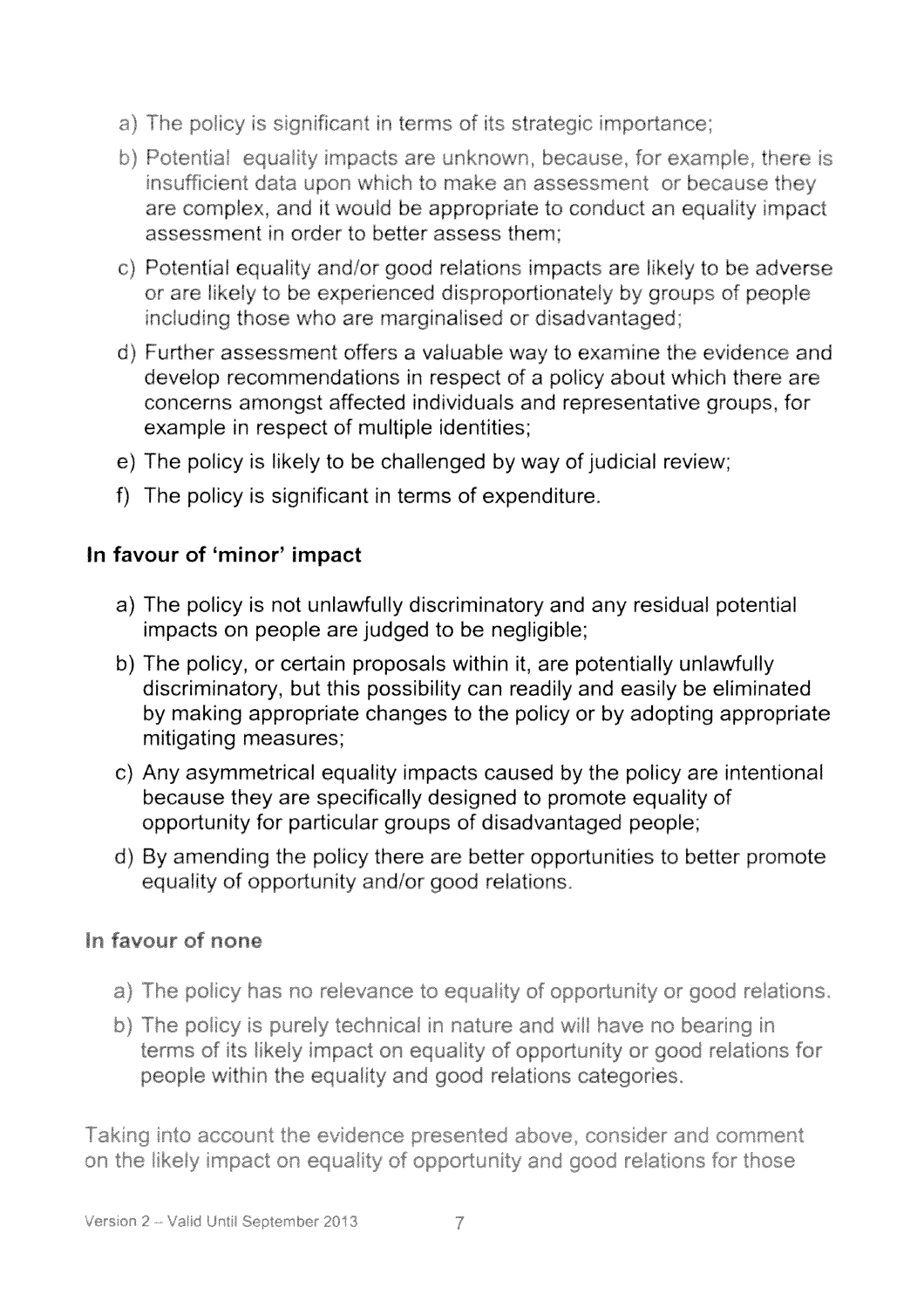affected by this policy, in any way, for each of the equality and good relations categories, by applying the screening questions given overleaf and indicate the level of impact on the group i.e. minor, major or none.

## **Screening questions**

| 1<br>minor/major/none  | What is the likely impact on equality of opportunity for those affected<br>by this policy, for each of the Section 75 equality categories? |          |                                                                                                                                       |
|------------------------|--------------------------------------------------------------------------------------------------------------------------------------------|----------|---------------------------------------------------------------------------------------------------------------------------------------|
| Section 75<br>category | Details of policy impact                                                                                                                   |          | Level of impact?<br>minor/major/none                                                                                                  |
| All                    | None                                                                                                                                       |          | None                                                                                                                                  |
| 2                      | Are there opportunities to better promote equality of opportunity for<br>people within the Section 75 equalities categories?               |          | If No, provide reasons                                                                                                                |
| Section 75<br>category | If Yes, provide details                                                                                                                    |          |                                                                                                                                       |
| <b>ALL</b>             |                                                                                                                                            | Ireland. | No direct opportunity as<br>this programme is<br>accessible to all students<br>at the 6 FE colleges and<br>both universities within N |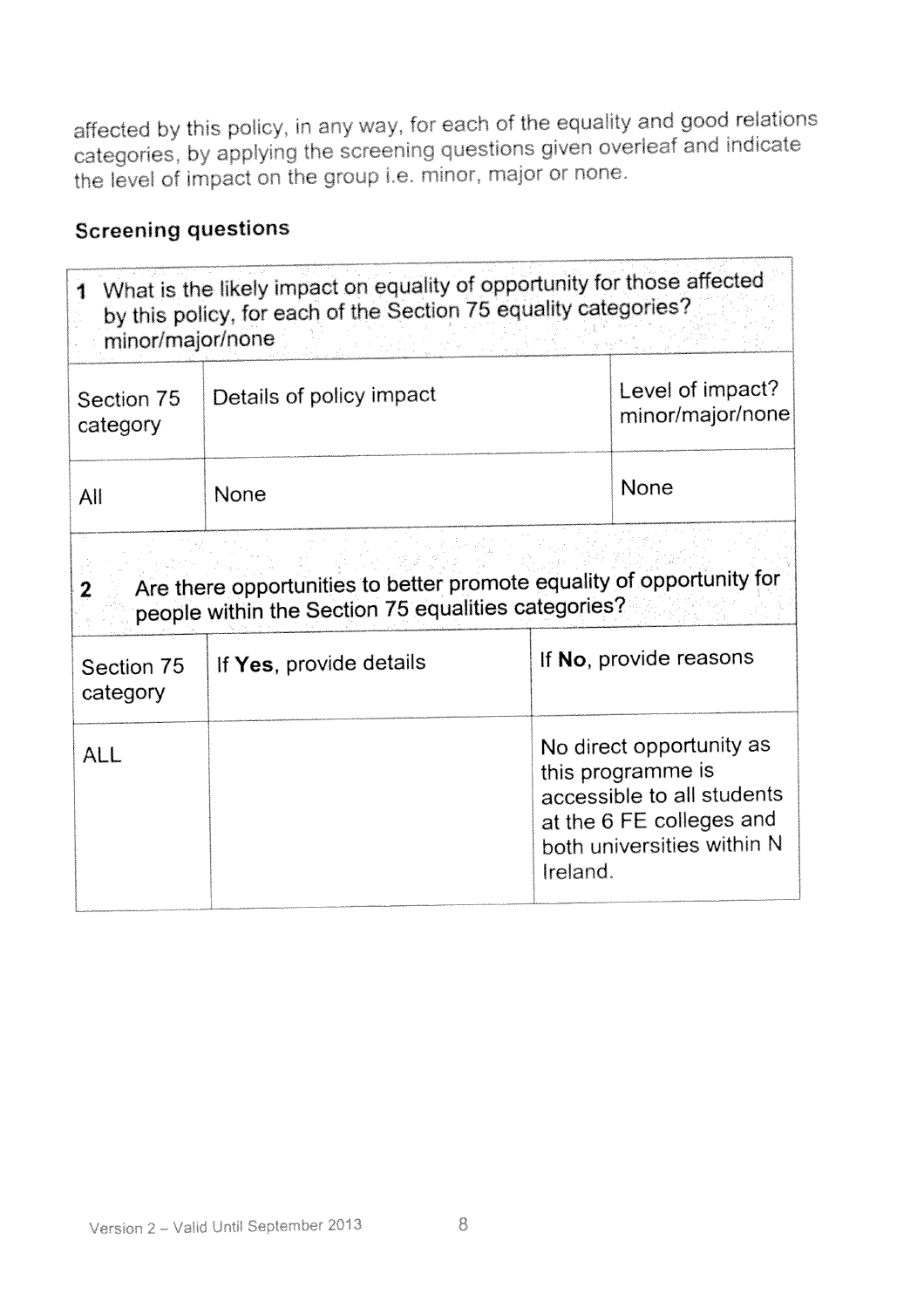|                               | 3 To what extent is the policy likely to impact on good relations between<br>people of different religious belief, political opinion or racial group? |                                     |
|-------------------------------|-------------------------------------------------------------------------------------------------------------------------------------------------------|-------------------------------------|
| minor/major/none              | a Martin Martin Alexandro and Martin                                                                                                                  |                                     |
| Good<br>relations<br>category | Details of policy impact                                                                                                                              | Level of impact<br>minor/major/none |
| <b>Religious</b><br>belief    | <b>None</b>                                                                                                                                           |                                     |
| Political<br>opinion          | <b>None</b>                                                                                                                                           |                                     |
| Racial<br>group               | <b>None</b>                                                                                                                                           |                                     |

|                               | 4 Are there opportunities to better promote good relations between<br>people of different religious belief, political opinion or racial group? |                                                                                                                                                                                                |
|-------------------------------|------------------------------------------------------------------------------------------------------------------------------------------------|------------------------------------------------------------------------------------------------------------------------------------------------------------------------------------------------|
| Good<br>relations<br>category | If Yes, provide details                                                                                                                        | If No, provide reasons                                                                                                                                                                         |
| Religious<br>belief           |                                                                                                                                                | No direct opportunity,<br>however this programme<br>is accessible to all<br>students at the 6 FE<br>colleges and both<br>universities within N<br>Ireland within an<br>integrated environment. |
| Political<br>opinion          |                                                                                                                                                | No direct opportunity,<br>however this programme<br>is accessible to all                                                                                                                       |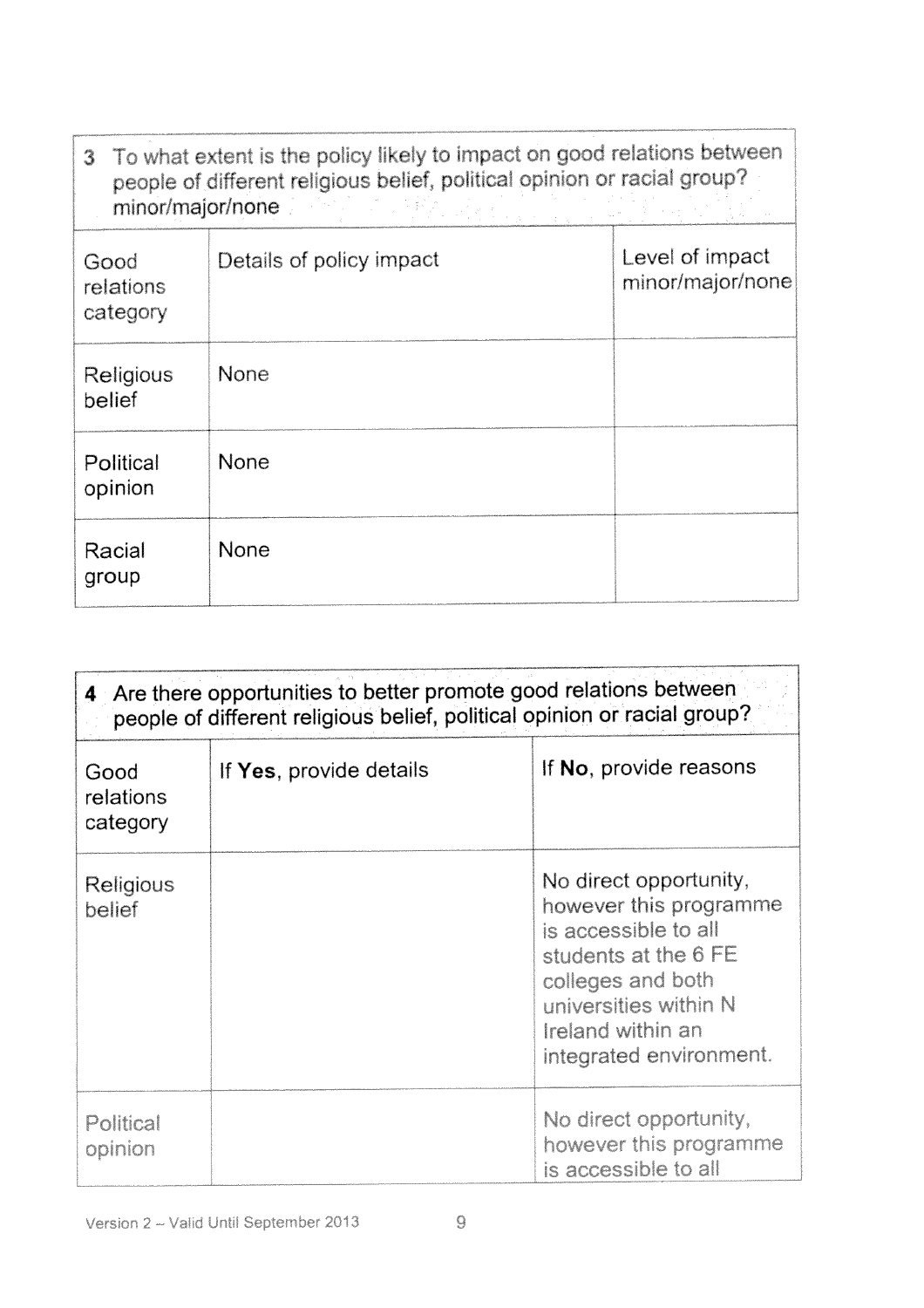|                 | students at the 6 FE<br>colleges and both<br>universities within N<br>Ireland within an<br>integrated environment.                                                                             |
|-----------------|------------------------------------------------------------------------------------------------------------------------------------------------------------------------------------------------|
| Racial<br>group | No direct opportunity,<br>however this programme<br>is accessible to all<br>students at the 6 FE<br>colleges and both<br>universities within N<br>Ireland within an<br>integrated environment. |

#### **Additional considerations**

#### **Multiple identity**

Generally speaking, people can fall into more than one Section 75 category. Taking this into consideration, are there any potential impacts of the policy/decision on people with multiple identities? (For example, disabled minority ethnic people; disabled women; young Protestant men; and young lesbians, gay and bisexual people).

Provide details of data on the impact of the policy on people with multiple identities. Specify relevant Section 75 categories concerned.

#### Not applicable

#### Part 3. Screening decision

If the decision is not to conduct an equality impact assessment, please provide details of the reasons.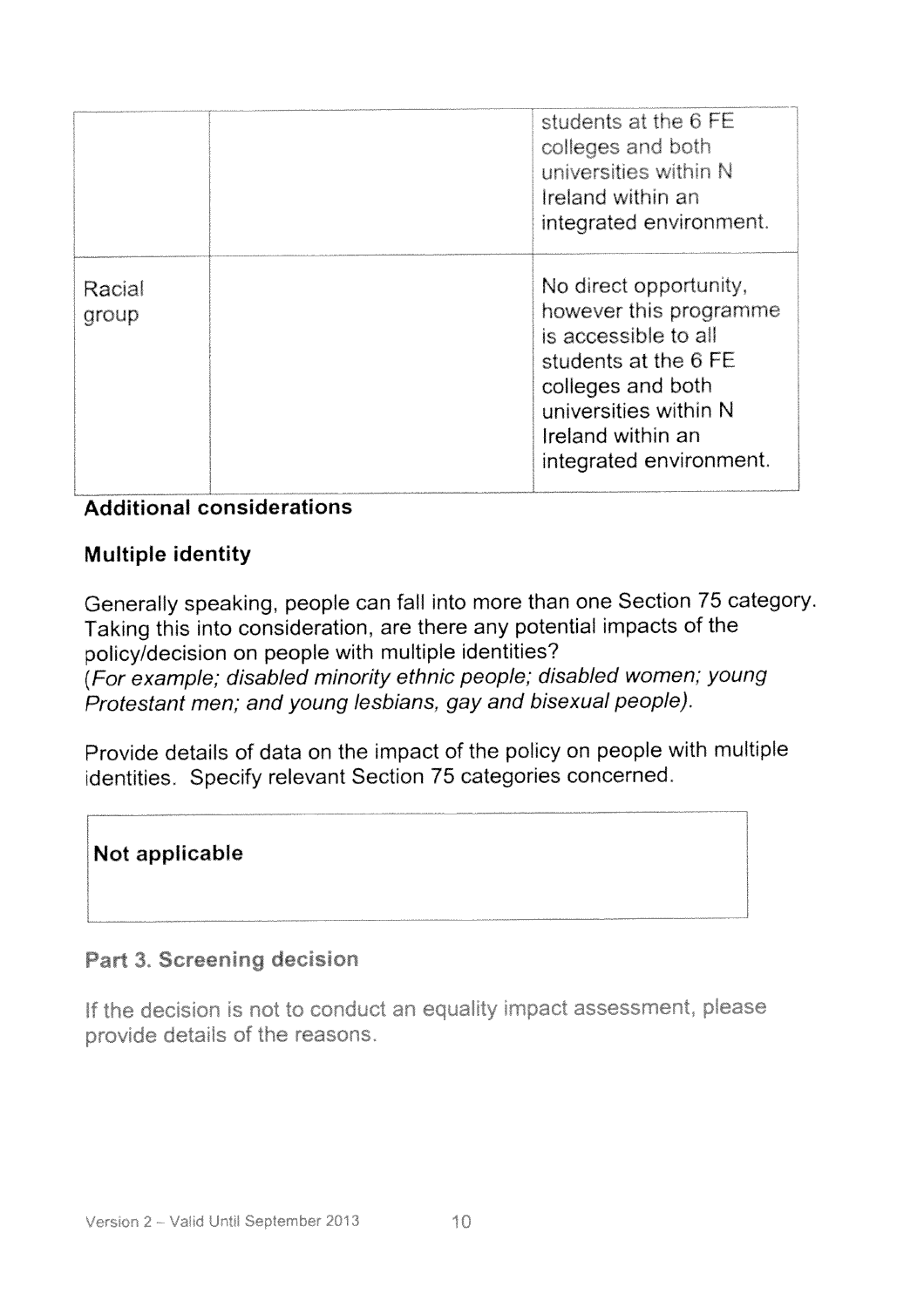No mitigation is required under this programme and an EQIA is not felt necessary at this time.

If the decision is not to conduct an equality impact assessment the public authority should consider if the policy should be mitigated or an alternative policy be introduced.

If the decision is to subject the policy to an equality impact assessment, please provide details of the reasons.

All public authorities' equality schemes must state the authority's arrangements for assessing and consulting on the likely impact of policies adopted or proposed to be adopted by the authority on the promotion of equality of opportunity. The Commission recommends screening and equality impact assessment as the tools to be utilised for such assessments. Further advice on equality impact assessment may be found in a separate Commission publication: Practical Guidance on Equality Impact Assessment.

#### Mitigation

When the public authority concludes that the likely impact is 'minor' and an equality impact assessment is not to be conducted, the public authority may consider mitigation to lessen the severity of any equality impact, or the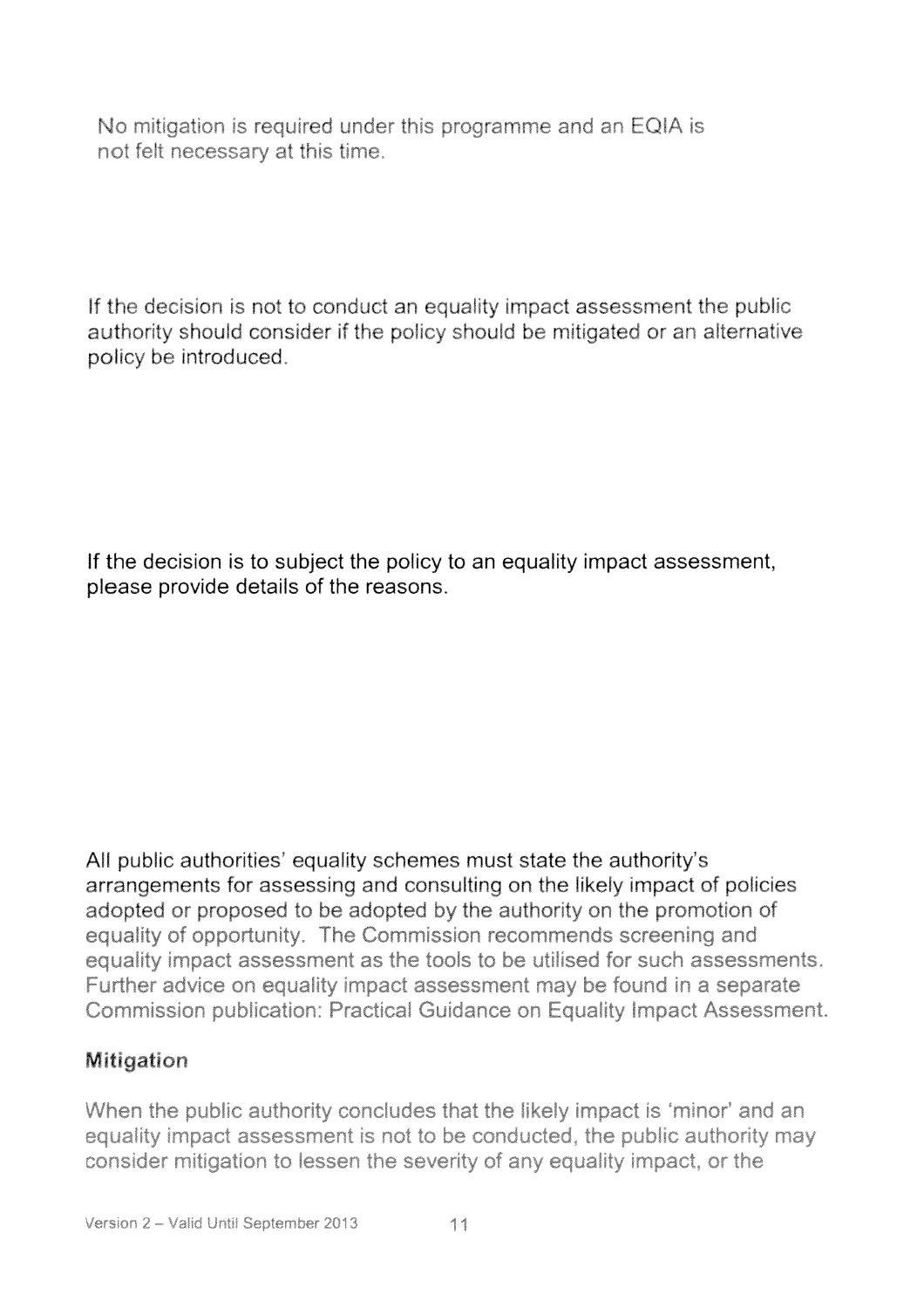introduction of an alternative policy to better promote equality of opportunity or good relations.

Can the policy/decision be amended or changed or an alternative policy introduced to better promote equality of opportunity and/or good relations?

If so, give the reasons to support your decision, together with the proposed changes/amendments or alternative policy.

#### Timetabling and prioritising

Factors to be considered in timetabling and prioritising policies for equality impact assessment.

If the policy has been 'screened in' for equality impact assessment, then <sup>p</sup>lease answer the following questions to determine its priority for timetabling the equality impact assessment

On a scale of 1-3, with 1 being the lowest priority and 3 being the highest, assess the policy in terms of its priority for equality impact assessment.

| <b>Priority criterion</b>                            |  |
|------------------------------------------------------|--|
| Effect on equality of opportunity and good relations |  |
| Social need                                          |  |
| Effect on people's daily lives                       |  |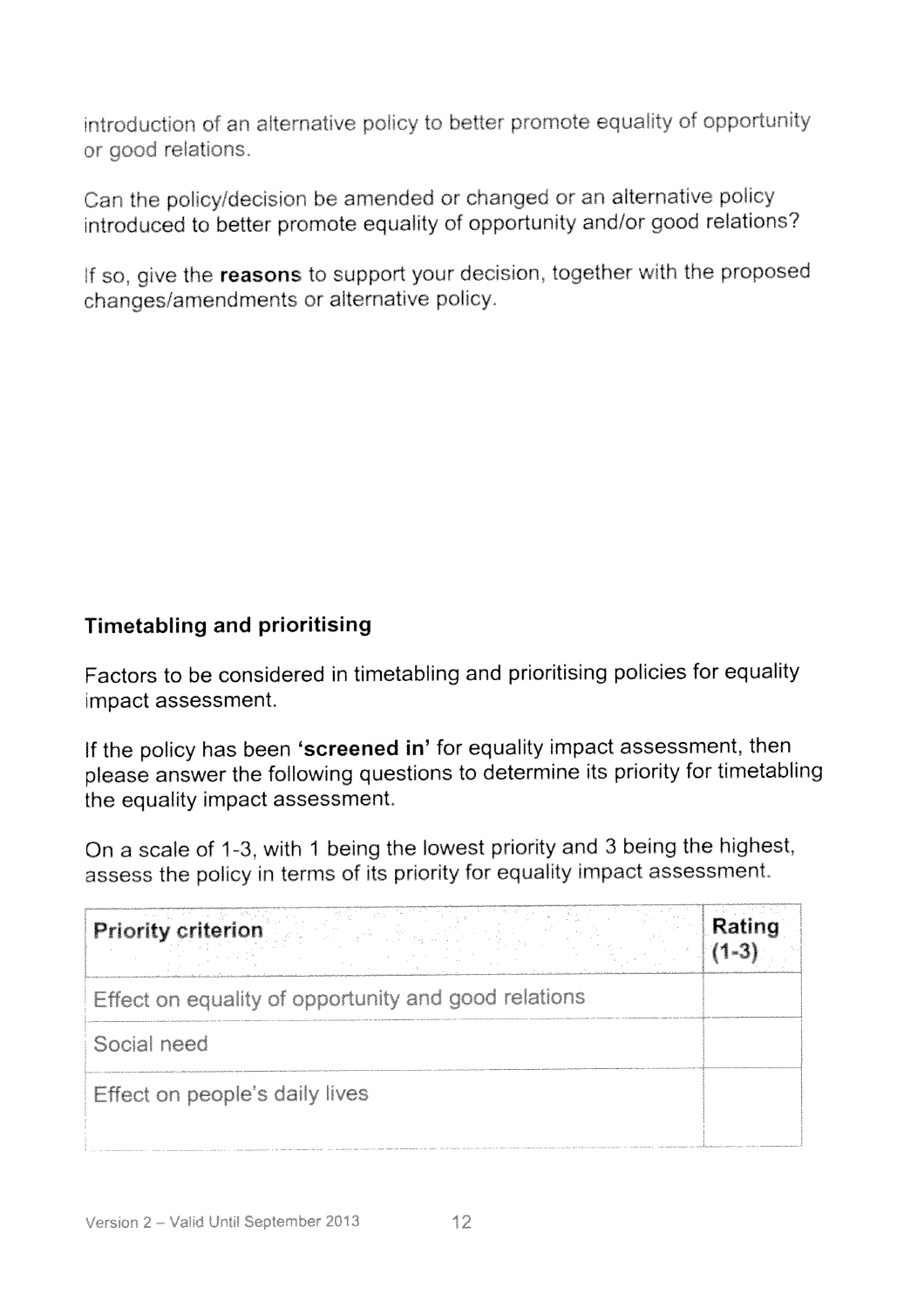Relevance to a public authority's functions

Note: The Total Rating Score should be used to prioritise the policy in rank order with other policies screened in for equality impact assessment. This list of priorities will assist the public authority in timetabling. Details of the Public Authority's Equality Impact Assessment Timetable should be included in the quarterly Screening Report.

Is the policy affected by timetables established by other relevant public authorities?

If yes, please provide details

#### Part 4. Monitoring

A full evaluation of the Pilot programme will be carried out at the end of the programme in December 2013.

Public authorities should consider the guidance contained in the Commission's Monitoring Guidance for Use by Public Authorities (July 2007).

The Commission recommends that where the policy has been amended or an alternative policy introduced, the public authority should monitor more broadly than for adverse impact (See Benefits, P.9-10, paras 2.13 - 2.20 of the Monitoring Guidance).

Effective monitoring will help the public authority identify any future adverse impact arising from the policy which may lead the public authority to conduct an equality impact assessment, as well as help with future planning and policy development.